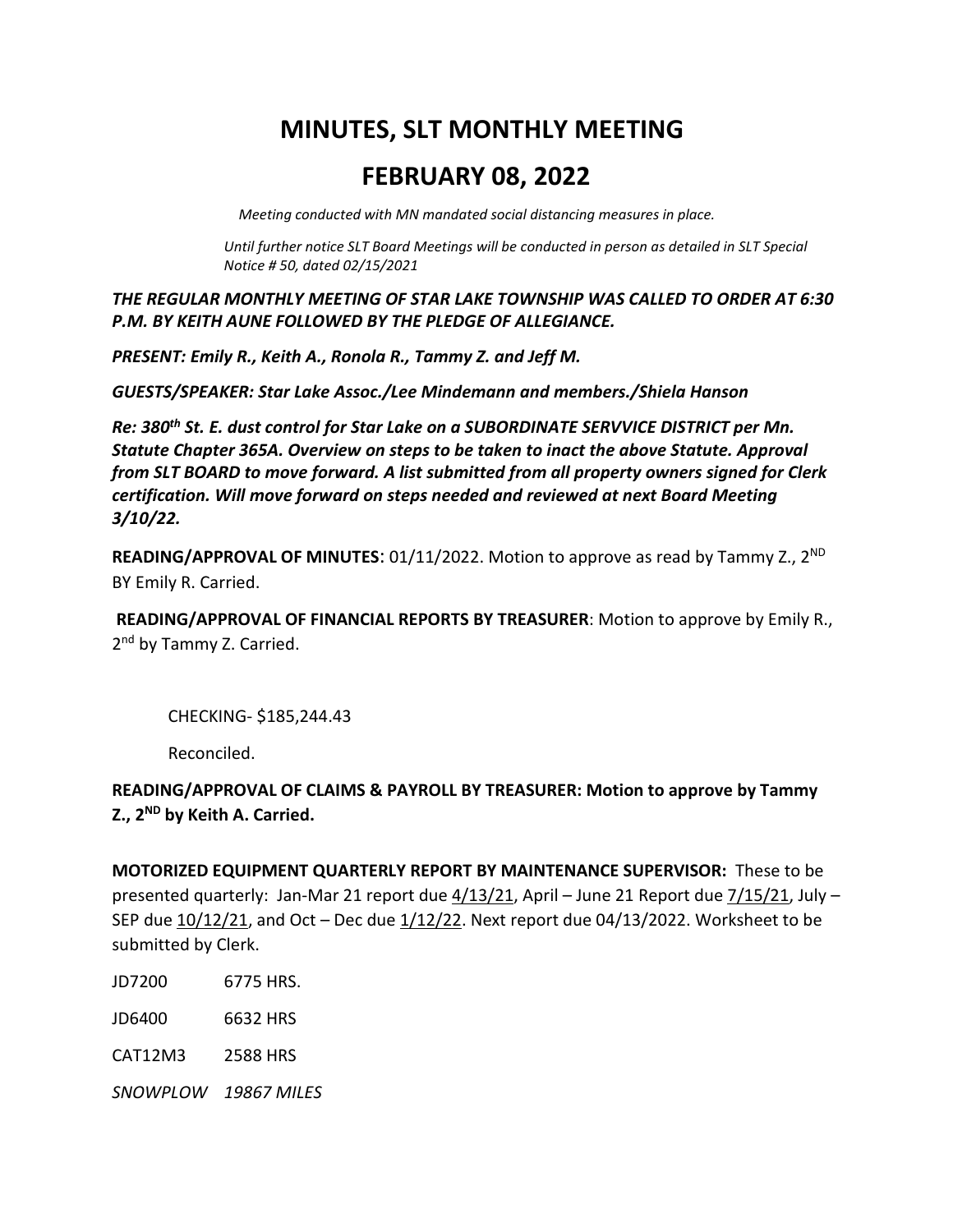## **SUSPENSE DATES:**

-02/04 to 02/08/2022. Period for absentee voting

-02/11/2022. Last day to appoint election judges for March Elections.

-02/22/2022. Last day to publish first of two notices of elections

-02/22/2022. Last day for town clerk to post sample ballot

-02/25/2022. Last day to post notice of township election including bad weather alternate date.

-03/04/2022. Last day to pick up election supplies for 03/08/2022 Elections.

-03/08/2022. Annual Meeting and Annual Election of officers. Elections from 5:00 P.M. to 8:00 P.M. Annual Meeting to follow at 8:15 approx.

-03/10/2022. SLT MONTHLY MEETING. 6:30 P.M

-03/31/2022. Last day to file town Annual Financial Reporting Form to STATE AUDITOR. Clerk has submitted and copies are available.

-

#### **OLD BUSINESS:**

**– Road Operations Update: (**Keith A.)

- a. **Buddy Lane Drainage project** Town Board to review old culvert replacement. Tammy Z. to handle. Pending.
- b. **Road Repair for 360th St.** Keith A. reviewed repair of two significant soft spots east of Hwy 41 and west of Pfeffer's driveway. Quotes are \$3,900. and \$5,100, respectively. This repair is similar to the successful Camp Joy curve repair of 2019. **Due to budget concerns, the board agreed to defer to 2021. Keith will add to 2021 Road Report. Tabled to Fall. Pending.** Jeff M. to do the 2021 report this next spring with assistance from Lee M. and Mike Sunblad. Pending

### **NEW BUSINESS:**

 -Revised CLERK/TREASURY transition. Ronola & Jeff have completed transition on all claims & payroll being handled by the Treasurer.

### **OTHER BUSINESS**:

-A New line road agreement was sent to us from Dora Township relative to Rosewood Dr. Keith has revised. Given to Clerk for signatures & mailed back to Dora for their signature. Clerk to call Dora on a follow up. Pending. Jeff M. to text Keith A. with DORA TOWNSHIP Board phone #'s as to further follow up. Pending update from Keith A. Still no response. Pending.